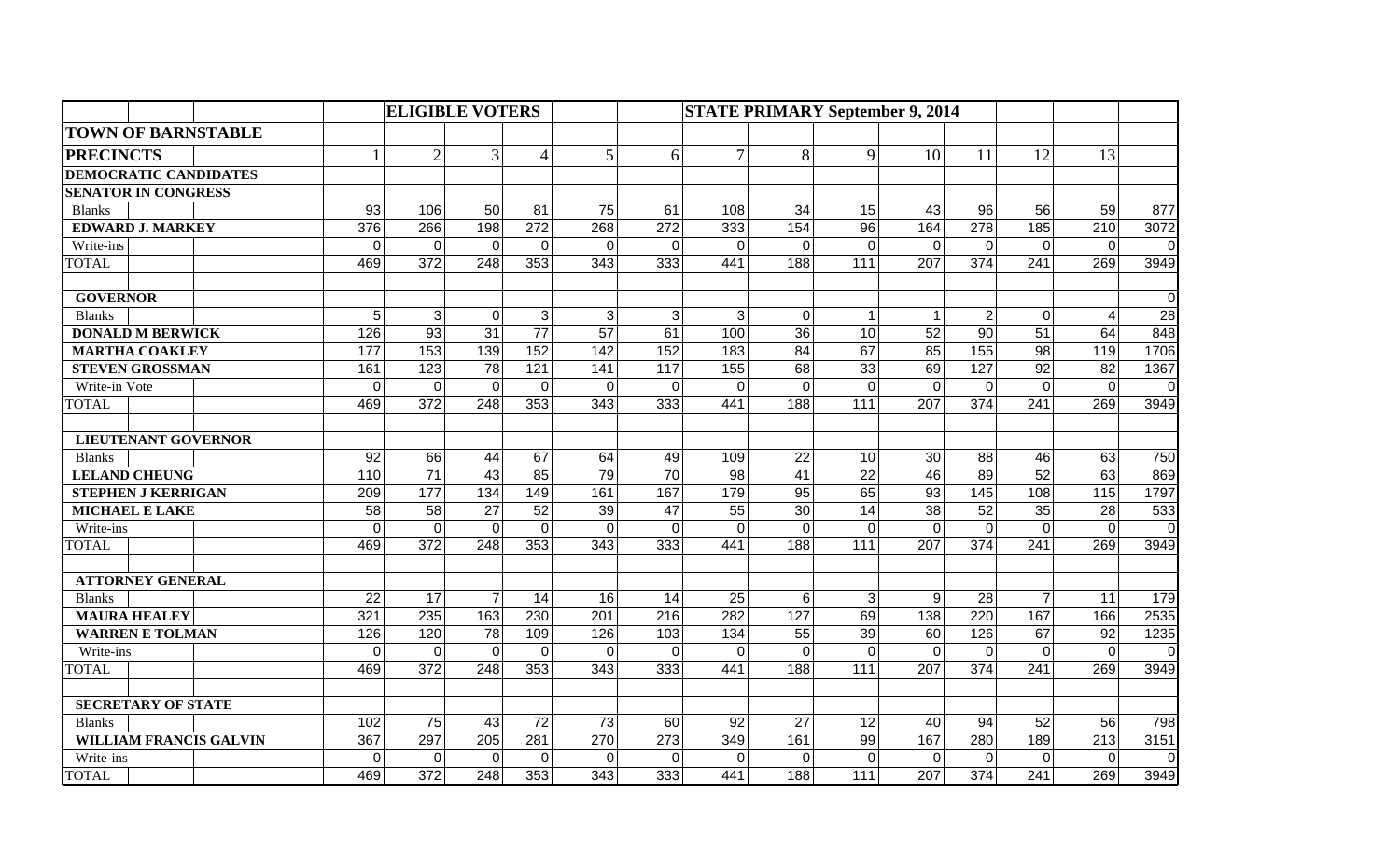| <b>TREASURER</b>                |  |                |                |                 |                 |              |                |                |                |                |                |                 |                |                | $\mathbf 0$ |
|---------------------------------|--|----------------|----------------|-----------------|-----------------|--------------|----------------|----------------|----------------|----------------|----------------|-----------------|----------------|----------------|-------------|
| <b>Blanks</b>                   |  | 50             | 29             | 23              | 44              | 28           | 22             | 51             | 11             | 11             | 19             | 51              | 23             | 27             | 389         |
| <b>THOMAS P CONROY</b>          |  | 113            | 79             | 44              | 61              | 103          | 82             | 101            | 35             | 30             | 36             | 81              | 43             | 58             | 866         |
| <b>BARRY R FINEGOLD</b>         |  | 116            | 115            | 63              | 100             | 94           | 89             | 120            | 62             | 26             | 61             | 108             | 71             | 74             | 1099        |
| <b>DEBORAH B GOLDBERG</b>       |  | 190            | 149            | 118             | 148             | 118          | 140            | 169            | 80             | 44             | 91             | 134             | 104            | 110            | 1595        |
| Write-ins                       |  | $\overline{0}$ | $\mathbf 0$    | $\overline{0}$  | $\Omega$        | $\mathbf 0$  | $\overline{O}$ | $\overline{0}$ | $\Omega$       | $\Omega$       | $\overline{0}$ | $\overline{0}$  | $\Omega$       | $\Omega$       | $\mathbf 0$ |
| <b>TOTAL</b>                    |  | 469            | 372            | 248             | 353             | 343          | 333            | 441            | 188            | 111            | 207            | 374             | 241            | 269            | 3949        |
| <b>AUDITOR</b>                  |  |                |                |                 |                 |              |                |                |                |                |                |                 |                |                |             |
| <b>Blanks</b>                   |  | 127            | 121            | 57              | 98              | 97           | 76             | 144            | 38             | 17             | 52             | 129             | 61             | 75             | 1092        |
| <b>SUZANNE M. BUMP</b>          |  | 342            | 251            | 191             | 255             | 246          | 257            | 297            | 150            | 94             | 155            | 245             | 180            | 194            | 2857        |
| Write-ins                       |  | $\mathbf 0$    | $\mathbf 0$    | $\overline{0}$  | $\overline{0}$  | $\mathbf 0$  | $\overline{0}$ | $\mathbf 0$    | $\overline{0}$ | $\overline{0}$ | $\overline{0}$ | $\mathbf 0$     | $\mathbf 0$    | $\mathbf 0$    | $\mathbf 0$ |
| <b>TOTAL</b>                    |  | 469            | 372            | 248             | 353             | 343          | 333            | 441            | 188            | $111$          | 207            | 374             | 241            | 269            | 3949        |
| REPRESENTATIVE IN CONGRESS      |  |                |                |                 |                 |              |                |                |                |                |                |                 |                |                |             |
| <b>Blanks</b>                   |  | 107            | 110            | 48              | 86              | 85           | 58             | 110            | 31             | 15             | 47             | 100             | 53             | 61             | 911         |
| <b>WILLIAM R. KEATING</b>       |  | 362            | 262            | 200             | 267             | 258          | 275            | 331            | 157            | 96             | 160            | 274             | 188            | 208            | 3038        |
| Write-ins                       |  | $\mathbf 0$    | 0              | $\overline{0}$  | 0               | 0            | $\overline{O}$ | $\Omega$       | $\Omega$       | $\mathbf 0$    | $\overline{0}$ | 0               | $\Omega$       | 0              | $\mathbf 0$ |
| <b>TOTAL</b>                    |  | 469            | 372            | 248             | 353             | 343          | 333            | 441            | 188            | 111            | 207            | 374             | 241            | 269            | 3949        |
|                                 |  |                |                |                 |                 |              |                |                |                |                |                |                 |                |                |             |
| <b>COUNCILLOR</b>               |  |                |                |                 |                 |              |                |                |                |                |                |                 |                |                |             |
| <b>Blanks</b>                   |  | 73             | 61             | 35              | 52              | 60           | 40             | 85             | 20             | $\overline{4}$ | 21             | 56              | 24             | 67             | 598         |
| OLIVER P. CIPOLLINI, JR.        |  | 220            | 159            | 106             | 156             | 162          | 159            | 192            | 89             | 43             | 107            | 184             | 104            | 107            | 1788        |
| <b>JOSEPH C FERREIRA</b>        |  | 104            | 86             | 66              | $\overline{78}$ | 71           | 85             | 93             | 47             | 38             | 48             | 70              | 52             | 60             | 898         |
| <b>ALEXANDER KALIFE</b>         |  | 8              | $\overline{7}$ | 5               | 10              | 13           | $\overline{7}$ | 19             | 5 <sup>1</sup> | $6\phantom{1}$ | 6              | $6 \,$          | $\overline{7}$ | 5              | 104         |
| <b>WALTER D. MONIZ</b>          |  | 64             | 59             | $\overline{36}$ | $\overline{57}$ | 37           | 42             | 52             | 27             | 20             | 25             | $\overline{58}$ | 54             | 30             | 561         |
| Write-ins                       |  | $\mathbf 0$    | $\mathbf 0$    | $\overline{0}$  | $\mathbf 0$     | $\mathbf 0$  | $\overline{0}$ | $\mathbf 0$    | $\overline{0}$ | $\mathbf 0$    | $\overline{0}$ | $\mathbf 0$     | $\Omega$       | $\overline{0}$ | $\mathbf 0$ |
| <b>TOTAL</b>                    |  | 469            | 372            | 248             | 353             | 343          | 333            | 441            | 188            | 111            | 207            | 374             | 241            | 269            | 3949        |
| <b>SENATOR IN GENERAL COURT</b> |  |                |                |                 |                 |              |                |                |                |                |                |                 |                |                |             |
| <b>Blanks</b>                   |  | 92             | 87             | 50              | 61              | 71           | 55             | 94             | 31             | 15             | 35             | 80              | 49             | 53             | 773         |
| <b>DANIEL A. WOLF</b>           |  | 377            | 285            | 198             | 292             | 272          | 278            | 347            | 157            | 96             | 172            | 294             | 192            | 216            | 3176        |
| Write-ins                       |  | $\mathbf 0$    | $\mathbf 0$    | $\mathbf 0$     | $\mathbf 0$     | $\mathbf{0}$ | $\overline{0}$ | $\mathbf{0}$   | $\overline{0}$ | $\overline{0}$ | $\overline{0}$ | $\mathbf 0$     | $\mathbf{0}$   | $\mathbf 0$    | $\mathbf 0$ |
| <b>TOTAL</b>                    |  | 469            | 372            | 248             | 353             | 343          | 333            | 441            | 188            | 111            | 207            | 374             | 241            | 269            | 3949        |
| REPRESENTATIVE IN GENERAL COURT |  |                |                |                 |                 |              |                |                |                |                |                |                 |                |                |             |
| <b>Blanks</b>                   |  |                |                |                 |                 |              |                |                |                |                |                | 118             | 69             |                | 187         |
| <b>MATTHEW M TERRY</b>          |  |                |                |                 |                 |              |                |                |                |                |                | 256             | 172            |                | 428         |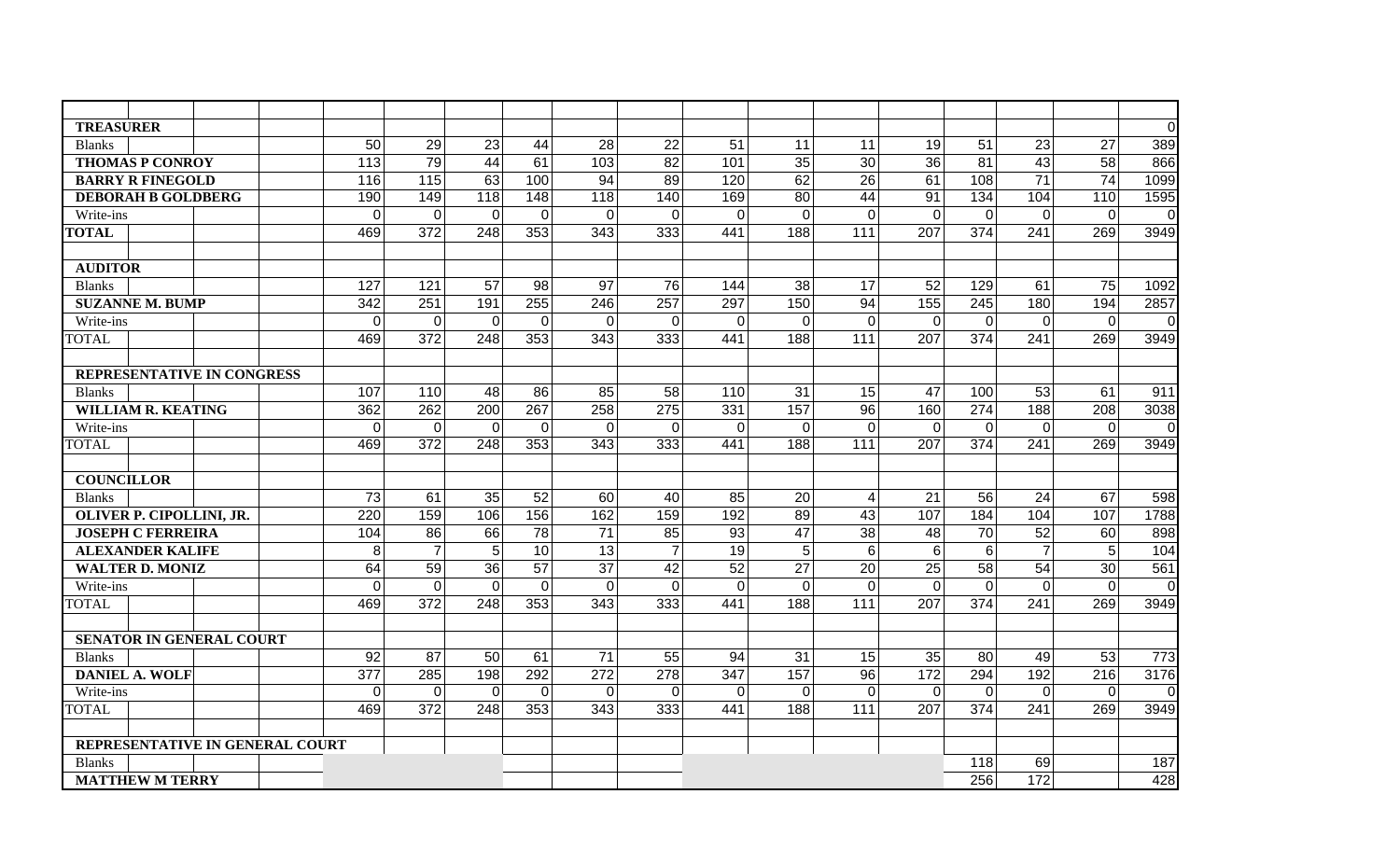| Write-ins                                    |                |             |                |             |          |             |             |                |             |                | $\overline{0}$ | $\overline{0}$ |                | $\overline{0}$ |
|----------------------------------------------|----------------|-------------|----------------|-------------|----------|-------------|-------------|----------------|-------------|----------------|----------------|----------------|----------------|----------------|
| <b>TOTAL</b>                                 |                |             |                |             |          |             |             |                |             |                | 374            | 241            |                | 615            |
|                                              |                |             |                |             |          |             |             |                |             |                |                |                |                |                |
| REPRESENTATIVE IN GENERAL COURT-1st District |                |             |                |             |          |             |             |                |             |                |                |                |                |                |
| <b>Blanks</b>                                | 28             |             |                |             |          |             |             |                |             |                |                |                |                | 28             |
| <b>ALEXANDER R MORASH</b>                    | 63             |             |                |             |          |             |             |                |             |                |                |                |                | 63             |
| <b>IAN P RYAN</b>                            | 75             |             |                |             |          |             |             |                |             |                |                |                |                | 75             |
| <b>ELIZA BETH ZAWADZKAS</b>                  | 303            |             |                |             |          |             |             |                |             |                |                |                |                | 303            |
| Write-ins                                    | $\mathbf 0$    |             |                |             |          |             |             |                |             |                |                |                |                | $\mathbf 0$    |
| <b>TOTAL</b>                                 | 469            |             |                |             |          |             |             |                |             |                |                |                |                | 469            |
|                                              |                |             |                |             |          |             |             |                |             |                |                |                |                |                |
| REPRESENTATIVE IN GENERAL COURT-2nd District |                |             |                |             |          |             |             |                |             |                |                |                |                |                |
| <b>Blanks</b>                                |                | 94          | 66             | 65          | 79       | 71          | 127         | 36             | 22          | 52             |                |                | 69             | 681            |
| <b>BRIAN R MANNAL</b>                        |                | 278         | 182            | 288         | 264      | 262         | 314         | 152            | 89          | 155            |                |                | 200            | 2184           |
| Write-ins                                    |                | $\mathbf 0$ | $\overline{0}$ | $\mathbf 0$ | $\Omega$ | $\mathbf 0$ | $\mathbf 0$ | $\overline{0}$ | $\mathbf 0$ | $\overline{0}$ |                |                | $\overline{0}$ | $\mathbf 0$    |
| <b>TOTAL</b>                                 |                | 372         | 248            | 353         | 343      | 333         | 441         | 188            | 111         | 207            |                |                | 269            | 2865           |
|                                              |                |             |                |             |          |             |             |                |             |                |                |                |                | $\mathbf 0$    |
| <b>DISTRICT ATTORNEY</b>                     |                |             |                |             |          |             |             |                |             |                |                |                |                | $\mathbf 0$    |
| <b>Blanks</b>                                | 118            | 103         | 70             | 109         | 95       | 79          | 111         | 38             | 15          | 51             | 95             | 54             | 83             | 1021           |
| <b>RICHARD G BARRY</b>                       | 351            | 269         | 178            | 244         | 248      | 254         | 330         | 150            | 96          | 156            | 279            | 187            | 186            | 2928           |
| Write-ins                                    | $\mathbf 0$    | 0           | $\overline{0}$ | $\mathbf 0$ | $\Omega$ | $\mathbf 0$ | $\Omega$    | $\overline{0}$ | $\mathbf 0$ | $\overline{0}$ | $\mathbf 0$    | $\mathbf 0$    | $\overline{0}$ | $\overline{0}$ |
| <b>TOTAL</b>                                 | 469            | 372         | 248            | 353         | 343      | 333         | 441         | 188            | 111         | 207            | 374            | 241            | 269            | 3949           |
|                                              |                |             |                |             |          |             |             |                |             |                |                |                |                |                |
| <b>REGISTER OF PROBATE</b>                   |                |             |                |             |          |             |             |                |             |                |                |                |                |                |
| <b>Blanks</b>                                | 469            | 372         | 248            | 353         | 343      | 333         | 441         | 188            | 111         | 207            | 374            | 241            | 269            | 3949           |
| Write-inS                                    | $\overline{0}$ | $\mathbf 0$ | $\overline{0}$ | $\mathbf 0$ | $\Omega$ | $\mathbf 0$ | $\mathbf 0$ | $\overline{0}$ | $\mathbf 0$ | $\overline{0}$ | $\mathbf 0$    | $\mathbf 0$    | $\mathbf 0$    | $\mathbf 0$    |
| <b>TOTAL</b>                                 | 469            | 372         | 248            | 353         | 343      | 333         | 441         | 188            | 111         | 207            | 374            | 241            | 269            | 3949           |
|                                              |                |             |                |             |          |             |             |                |             |                |                |                |                |                |
| <b>COUNTY COMMISSIONER</b>                   |                |             |                |             |          |             |             |                |             |                |                |                |                |                |
| <b>Blanks</b>                                | 120            | 109         | 73             | 96          | 108      | 83          | 126         | 39             | 15          | 51             | 114            | 64             | 85             | 1083           |
| <b>MARK R FOREST</b>                         | 349            | 263         | 175            | 257         | 235      | 250         | 315         | 149            | 96          | 156            | 260            | 177            | 184            | 2866           |
| Write-ins                                    | $\mathbf 0$    | 0           | $\overline{0}$ | $\mathbf 0$ | 0        | $\mathbf 0$ | 0           | 0              | $\mathbf 0$ | $\mathbf 0$    | $\mathbf 0$    | $\mathbf 0$    | $\overline{0}$ | $\mathbf 0$    |
| <b>TOTAL</b>                                 | 469            | 372         | 248            | 353         | 343      | 333         | 441         | 188            | $111$       | 207            | 374            | 241            | 269            | 3949           |
|                                              |                |             |                |             |          |             |             |                |             |                |                |                |                |                |
|                                              |                |             |                |             |          |             |             |                |             |                |                |                |                |                |
| <b>REPUBLICAN CANDIDATES</b>                 |                |             |                |             |          |             |             |                |             |                |                |                |                |                |
| <b>SENATOR IN CONGRESS</b>                   |                |             |                |             |          |             |             |                |             |                |                |                |                |                |
| <b>Blanks</b>                                | 77             | 62          | 27             | 73          | 91       | 69          | 80          | 29             | 13          | 42             | 73             | 45             | 48             | 729            |
| <b>BRIAN J HERR</b>                          | 255            | 228         | 122            | 187         | 303      | 193         | 253         | 96             | 51          | 149            | 263            | 162            | 138            | 2400           |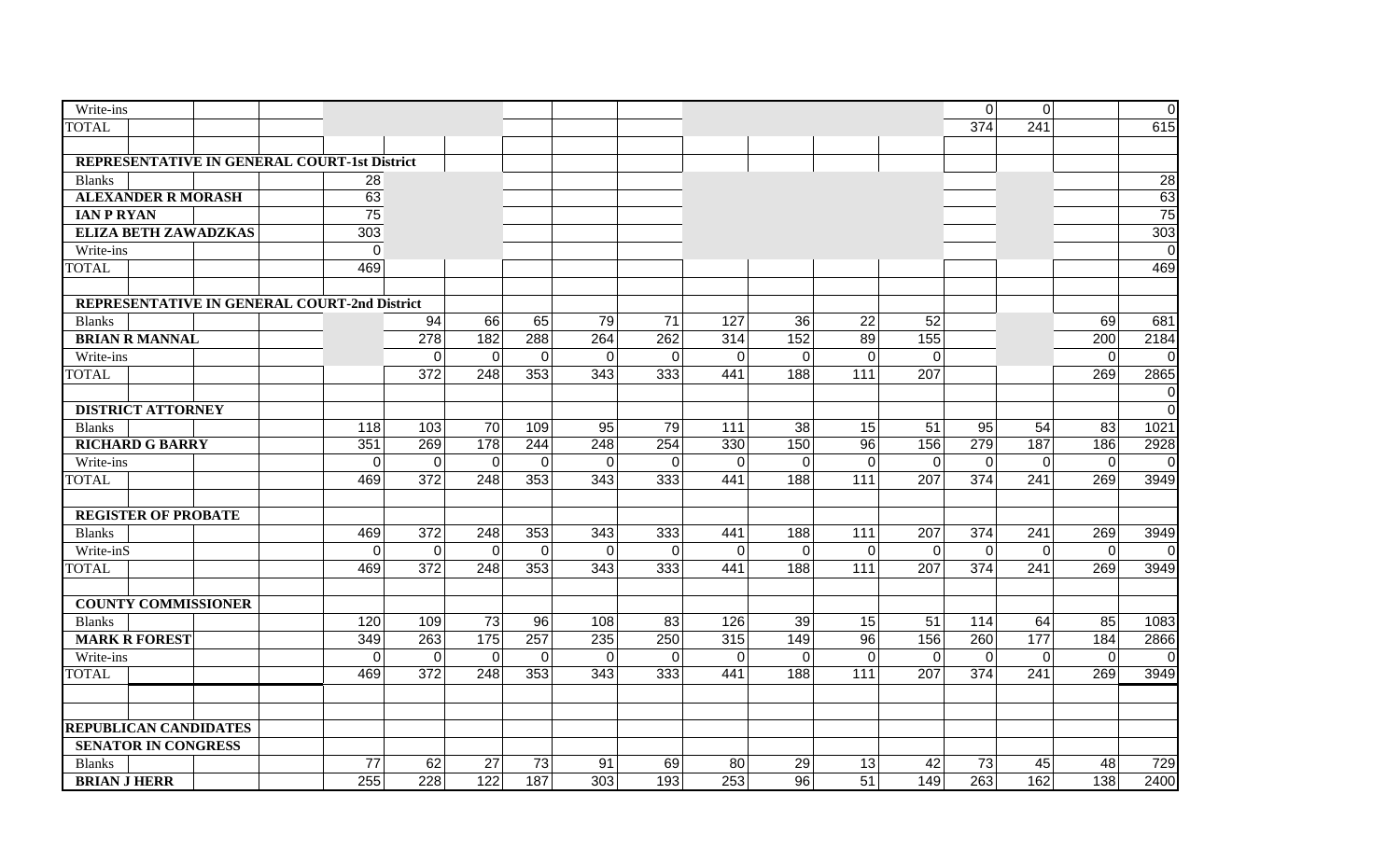| Write-ins                  | $\overline{0}$ | $\overline{0}$     | $\overline{0}$        | 0              | 0                  | 0              | $\overline{0}$ | $\overline{0}$   | $\overline{0}$    | $\overline{0}$     | $\overline{0}$ | $\overline{0}$     | $\overline{0}$ | $\mathbf 0$ |
|----------------------------|----------------|--------------------|-----------------------|----------------|--------------------|----------------|----------------|------------------|-------------------|--------------------|----------------|--------------------|----------------|-------------|
| <b>TOTAL</b>               | 332            | 290                | 149                   | 260            | 394                | 262            | 333            | 125              | 64                | 191                | 336            | 207                | 186            | 3129        |
|                            |                |                    |                       |                |                    |                |                |                  |                   |                    |                |                    |                |             |
| <b>GOVERNOR</b>            |                |                    |                       |                |                    |                |                |                  |                   |                    |                |                    |                |             |
| <b>Blanks</b>              | 3 <sup>1</sup> | $\mathbf{3}$       | 3                     | 6              | $\overline{7}$     | $\overline{7}$ | 6              | $\overline{2}$   | $\overline{0}$    | $\overline{4}$     | 9              | $\overline{2}$     | $5\phantom{.}$ | 57          |
| <b>CHARLES D. BAKER</b>    | 270            | 225                | 117                   | 211            | 345                | 211            | 279            | $\overline{96}$  | 53                | 145                | 265            | 142                | 137            | 2496        |
| <b>MARK R FISHER</b>       | 59             | 62                 | 29                    | 43             | 42                 | 44             | 48             | 27               | 11                | 42                 | 62             | 63                 | 44             | 576         |
| Write-ins                  | $\overline{0}$ | $\mathsf 0$        | $\mathbf 0$           | $\overline{0}$ | 0                  | $\mathbf 0$    | $\mathbf 0$    | $\Omega$         | $\mathbf 0$       | $\mathbf 0$        | $\mathbf 0$    | $\mathbf 0$        | $\mathbf 0$    | $\mathbf 0$ |
| <b>TOTAL</b>               | 332            | 290                | 149                   | 260            | 394                | 262            | 333            | 125              | 64                | 191                | 336            | 207                | 186            | 3129        |
| <b>LIEUTENANT GOVERNOR</b> |                |                    |                       |                |                    |                |                |                  |                   |                    |                |                    |                |             |
| <b>Blanks</b>              | 50             | 37                 | 9                     | 41             | 49                 | 45             | 53             | 24               | 8                 | 33                 | 55             | 27                 | 35             | 466         |
| <b>KAREN E POLITO</b>      | 282            | 253                | 140                   | 219            | 345                | 217            | 280            | 101              | 56                | 158                | 281            | 180                | 151            | 2663        |
| Write-ins                  | $\overline{0}$ | $\mathbf 0$        | $\Omega$              | $\mathbf 0$    | $\Omega$           | $\overline{0}$ | $\Omega$       | $\Omega$         | $\mathbf 0$       | $\mathbf 0$        | $\mathbf 0$    | $\Omega$           | $\mathbf 0$    | $\pmb{0}$   |
| <b>TOTAL</b>               | 332            | 290                | 149                   | 260            | 394                | 262            | 333            | $\overline{125}$ | 64                | 191                | 336            | 207                | 186            | 3129        |
| <b>ATTORNEY GENERAL</b>    |                |                    |                       |                |                    |                |                |                  |                   |                    |                |                    |                |             |
| <b>Blanks</b>              | 59             | 52                 | 20                    | 61             | 67                 | 51             | 69             | 23               | $\overline{7}$    | 36                 | 64             | 47                 | 41             | 597         |
| <b>JOHN B MILLER</b>       | 273            | 238                | 129                   | 199            | 327                | 211            | 264            | 102              | 57                | 155                | 272            | 160                | 145            | 2532        |
| Write-ins                  | $\overline{0}$ | 0                  | $\overline{0}$        | $\overline{0}$ | $\Omega$           | $\mathbf 0$    | $\overline{0}$ | $\mathbf 0$      | $\mathbf 0$       | $\mathbf 0$        | $\mathbf 0$    | 0                  | $\overline{0}$ | $\mathbf 0$ |
| <b>TOTAL</b>               | 332            | 290                | 149                   | 260            | 394                | 262            | 333            | 125              | 64                | 191                | 336            | 207                | 186            | 3129        |
| <b>SECRETARY OF STATE</b>  |                |                    |                       |                |                    |                |                |                  |                   |                    |                |                    |                |             |
|                            | 68             | 60                 | 21                    | 68             | 79                 | 69             | 79             | 28               | 11                | 36                 | 70             | 47                 | 43             | 679         |
| <b>Blanks</b>              | 264            |                    |                       | 192            |                    | 193            | 254            | $\overline{97}$  |                   |                    | 266            |                    | 143            |             |
| <b>DAVID D'ARCANGELO</b>   | $\overline{0}$ | 230<br>$\mathbf 0$ | 128<br>$\overline{0}$ | $\mathbf 0$    | 315<br>$\mathbf 0$ | $\mathbf 0$    | $\mathbf 0$    | $\mathbf 0$      | 53<br>$\mathbf 0$ | 155<br>$\mathbf 0$ | $\mathbf 0$    | 160<br>$\mathbf 0$ | $\mathbf 0$    | 2450        |
| Write-ins                  | 332            | 290                | 149                   | 260            | 394                | 262            | 333            | 125              | 64                | 191                | 336            | 207                | 186            | $\mathbf 0$ |
| <b>TOTAL</b>               |                |                    |                       |                |                    |                |                |                  |                   |                    |                |                    |                | 3129        |
| <b>TREASURER</b>           |                |                    |                       |                |                    |                |                |                  |                   |                    |                |                    |                |             |
| <b>Blanks</b>              | 71             | 57                 | 25                    | 65             | 70                 | 71             | 71             | 29               | 9                 | 41                 | 71             | 47                 | 44             | 671         |
| MICHAEL J HEFFERNAN        | 261            | 233                | 124                   | 195            | 324                | 191            | 262            | 96               | 55                | 150                | 265            | 160                | 142            | 2458        |
| Write-ins                  | $\overline{0}$ | $\mathbf 0$        | $\mathbf 0$           | $\mathbf 0$    | $\overline{0}$     | $\mathbf 0$    | $\overline{0}$ | $\overline{0}$   | $\mathbf 0$       | $\mathbf 0$        | $\mathbf 0$    | $\mathbf 0$        | $\mathbf 0$    | $\mathbf 0$ |
| <b>TOTAL</b>               | 332            | 290                | 149                   | 260            | 394                | 262            | 333            | 125              | 64                | 191                | 336            | 207                | 186            | 3129        |
| <b>AUDITOR</b>             |                |                    |                       |                |                    |                |                |                  |                   |                    |                |                    |                |             |
| <b>Blanks</b>              | 78             | 67                 | 27                    | 71             | 90                 | 76             | 82             | 33               | 10                | 44                 | 78             | 52                 | 51             | 759         |
| PATRICIA S SAINT AUBIN     | 254            | 223                | 122                   | 189            | 304                | 186            | 251            | 92               | 54                | 147                | 258            | 155                | 135            | 2370        |
| Write-ins                  | $\overline{0}$ | 0                  | $\mathbf 0$           | $\mathbf 0$    | $\Omega$           | $\mathbf 0$    | 0              | $\Omega$         | $\mathbf 0$       | $\mathbf 0$        | $\mathbf 0$    | $\mathbf 0$        | $\mathbf 0$    | $\pmb{0}$   |
| <b>TOTAL</b>               | 332            | 290                | 149                   | 260            | 394                | 262            | 333            | 125              | 64                | 191                | 336            | 207                | 186            | 3129        |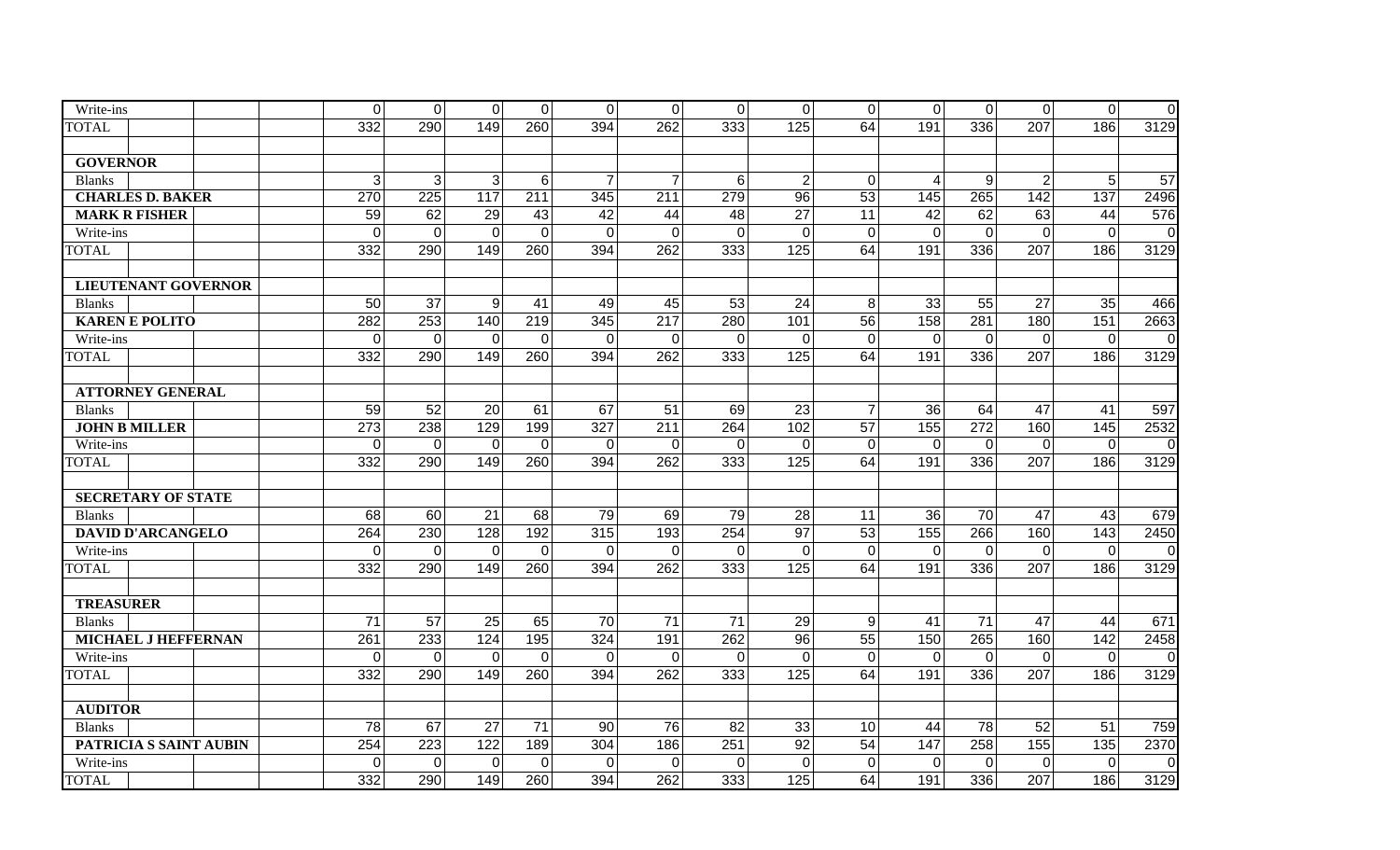|                              | REPRESENTATIVE IN CONGRESS      |                |             |                 |                |                |                 |             |                |                 |                |                |                |                |                 |
|------------------------------|---------------------------------|----------------|-------------|-----------------|----------------|----------------|-----------------|-------------|----------------|-----------------|----------------|----------------|----------------|----------------|-----------------|
| <b>Blanks</b>                |                                 | 12             | 10          | 4               | 17             | 22             | 9               | 16          | 4              | 5 <sup>1</sup>  | 5 <sup>1</sup> | 10             | $\overline{7}$ | 18             | 139             |
| <b>MARK C ALLIEGRO</b>       |                                 | 118            | 81          | $\overline{34}$ | 75             | 119            | 88              | 114         | 39             | 14              | 68             | $\frac{1}{22}$ | 91             | 61             | 1024            |
| <b>JOHN C CHAPMAN</b><br>129 |                                 |                | 116         | $\overline{73}$ | 120            | 157            | $\overline{96}$ | 117         | 48             | $\overline{25}$ | 62             | 94             | 60             | 65             | 1162            |
|                              | VINCENT A COGLIANO, JR          | 13             | 10          | 5               | 10             | 20             | 13              | 18          | $\overline{7}$ | $\mathbf 0$     | 11             | 20             | $9\,$          | $9\,$          | 145             |
| <b>DANIEL L SHORES</b>       |                                 | 60             | 73          | 33              | 38             | 76             | 56              | 68          | 27             | 20              | 45             | 90             | 40             | 33             | 659             |
| Write-ins                    |                                 | $\overline{0}$ | $\mathbf 0$ | $\overline{0}$  | $\overline{0}$ | $\overline{0}$ | $\mathbf 0$     | $\mathbf 0$ | $\overline{0}$ | $\mathbf 0$     | $\overline{0}$ | $\mathbf 0$    | $\Omega$       | $\mathbf 0$    | $\mathbf 0$     |
| <b>TOTAL</b>                 |                                 | 332            | 290         | 149             | 260            | 394            | 262             | 333         | 125            | 64              | 191            | 336            | 207            | 186            | 3129            |
|                              |                                 |                |             |                 |                |                |                 |             |                |                 |                |                |                |                |                 |
| <b>COUNCILLOR</b>            |                                 |                |             |                 |                |                |                 |             |                |                 |                |                |                |                |                 |
| <b>Blanks</b>                |                                 | 332            | 290         | 149             | 260            | 394            | 262             | 333         | 125            | 64              | 191            | 336            | 207            | 186            | 3129            |
| Write-ins                    |                                 | $\overline{0}$ | $\mathbf 0$ | $\mathbf 0$     | $\overline{0}$ | $\overline{0}$ | $\overline{0}$  | $\mathbf 0$ | $\overline{0}$ | $\overline{0}$  | $\overline{0}$ | $\overline{0}$ | $\mathbf 0$    | $\overline{0}$ | $\overline{0}$  |
| <b>TOTAL</b>                 |                                 | 332            | 290         | 149             | 260            | 394            | 262             | 333         | 125            | 64              | 191            | 336            | 207            | 186            | 3129            |
|                              |                                 |                |             |                 |                |                |                 |             |                |                 |                |                |                |                |                 |
|                              | SENATOR IN GENERAL COURT        |                |             |                 |                |                |                 |             |                |                 |                |                |                |                |                 |
| <b>Blanks</b>                |                                 | 32             | 36          | 9               | 36             | 57             | 40              | 40          | 15             | $\overline{7}$  | 20             | 25             | 23             | 13             | 353             |
| <b>RONALD R BEATY, JR</b>    |                                 | 192            | 130         | 87              | 119            | 209            | 119             | 159         | 54             | 38              | 94             | 180            | 99             | 102            | 1582            |
| <b>ALLEN R WATERS</b>        |                                 | 108            | 124         | 53              | 105            | 128            | 103             | 134         | 56             | 19              | 77             | 131            | 85             | 71             | 1194            |
| Write-ins                    |                                 | $\overline{0}$ | $\Omega$    | $\Omega$        | $\Omega$       | $\Omega$       | $\overline{0}$  | $\Omega$    | $\Omega$       | $\mathbf{0}$    | $\Omega$       | $\Omega$       | $\Omega$       | $\Omega$       | $\mathbf 0$     |
| <b>TOTAL</b>                 |                                 | 332            | 290         | 149             | 260            | 394            | 262             | 333         | 125            | 64              | 191            | 336            | 207            | 186            | 3129            |
|                              | REPRESENTATIVE IN GENERAL COURT |                |             |                 |                |                |                 |             |                |                 |                |                |                |                | $\mathbf 0$     |
| <b>Blanks</b>                |                                 | 47             |             |                 |                |                |                 |             |                |                 |                |                |                |                | $\overline{47}$ |
| <b>TIMOTHY R WHELAN</b>      |                                 | 285            |             |                 |                |                |                 |             |                |                 |                |                |                |                | 285             |
| Write-ins                    |                                 | $\mathbf 0$    |             |                 |                |                |                 |             |                |                 |                |                |                |                | $\overline{0}$  |
| <b>TOTAL</b>                 |                                 | 332            |             |                 |                |                |                 |             |                |                 |                |                |                |                | 332             |
|                              |                                 |                |             |                 |                |                |                 |             |                |                 |                |                |                |                |                 |
|                              | REPRESENTATIVE IN GENERAL COURT |                |             |                 |                |                |                 |             |                |                 |                |                |                |                |                 |
| <b>Blanks</b>                |                                 |                | 44          | 18              | 51             | 69             | 36              | 60          | 26             | 11              | 39             |                |                | 39             | 393             |
|                              | <b>ADAM G CHAPRALES, SR</b>     |                | 246         | 131             | 209            | 325            | 226             | 273         | 99             | 53              | 152            |                |                | 147            | 1861            |
| Write-ins                    |                                 |                | $\mathbf 0$ | $\mathbf 0$     | $\overline{0}$ | $\mathbf{0}$   | $\mathbf 0$     | $\mathbf 0$ | $\Omega$       | $\mathbf 0$     | $\overline{0}$ |                |                | $\Omega$       | $\mathbf 0$     |
| <b>TOTAL</b>                 |                                 |                | 290         | 149             | 260            | 394            | 262             | 333         | 125            | 64              | 191            |                |                | 186            | 2254            |
|                              |                                 |                |             |                 |                |                |                 |             |                |                 |                |                |                |                |                 |
|                              | REPRESENTATIVE IN GENERAL COURT |                |             |                 |                |                |                 |             |                |                 |                |                |                |                |                 |
| <b>Blanks</b>                |                                 |                |             |                 |                |                |                 |             |                |                 |                | 50             | 29             |                | 79              |
| <b>RANDY HUNT</b>            |                                 |                |             |                 |                |                |                 |             |                |                 |                | 286            | 178            |                | 464             |
| Write-ins                    |                                 |                |             |                 |                |                |                 |             |                |                 |                | $\mathbf 0$    | $\Omega$       |                | $\mathbf 0$     |
| <b>TOTAL</b>                 |                                 |                |             |                 |                |                |                 |             |                |                 |                | 336            | 207            |                | 543             |